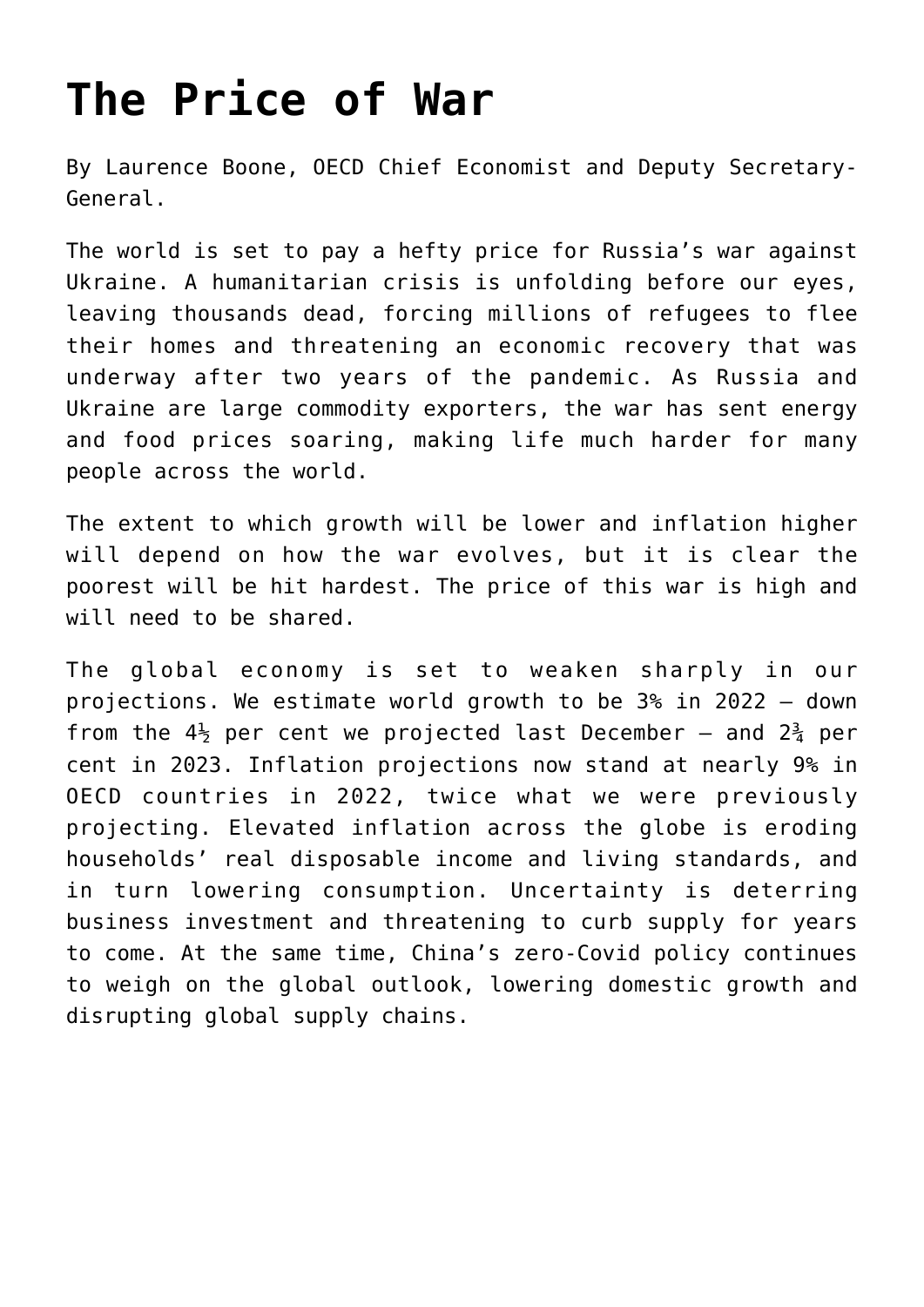| <b>Real GDP growth projections</b><br>G20 economies, % change, year-on-year |         |         |         |                                           |           |          |         |
|-----------------------------------------------------------------------------|---------|---------|---------|-------------------------------------------|-----------|----------|---------|
|                                                                             | 2021    | 2022    | 2023    |                                           | 2021      | 2022     | 2023    |
| (1, 3)<br>World                                                             | $+5.8%$ | $+3.0%$ | $+2.8%$ | G <sub>20</sub>                           | $+6.2%$   | $+2.9%$  | $+2.8%$ |
| s.<br>Australia                                                             | $+4.8%$ | $+4.2%$ | $+2.5%$ | $\bullet$<br>Argentina                    | $+10.3%$  | $+3.6%$  | $+1.9%$ |
| $\bullet$<br>Canada                                                         | $+4.5%$ | $+3.8%$ | $+2.6%$ | $\bullet$<br><b>Brazil</b>                | $+5.0%$   | $+0.6%$  | $+1.2%$ |
| <b>Euro area</b>                                                            | $+5.3%$ | $+2.6%$ | $+1.6%$ | China<br>(★)                              | $+8.1%$   | $+4.4%$  | $+4.9%$ |
| France                                                                      | $+6.8%$ | $+2.4%$ | $+1.4%$ | $\bigcirc$<br>India                       | $+8.7%$   | $+6.9%$  | $+6.2%$ |
| Germany                                                                     | $+2.9%$ | $+1.9%$ | $+1.7%$ | <b>Indonesia</b>                          | $+3.7%$   | $+4.7%$  | $+4.7%$ |
| <b>Italy</b>                                                                | $+6.6%$ | $+2.5%$ | $+1.2%$ | $\left  \bullet \right $<br><b>Mexico</b> | $+4.8%$   | $+1.9%$  | $+2.1%$ |
| spain                                                                       | $+5.1%$ | $+4.1%$ | $+2.2%$ | <b>Russia</b><br>$\blacksquare$           | $+4.7%$   | $-10.0%$ | $-4.1%$ |
| O<br>Japan                                                                  | $+1.7%$ | $+1.7%$ | $+1.8%$ | (吧)<br>Saudi Arabia                       | $+3.1%$   | $+7.8%$  | $+9.0%$ |
| $\bullet$<br>Korea                                                          | $+4.0%$ | $+2.7%$ | $+2.5%$ | <b>South Africa</b>                       | $+4.9%$   | $+1.8%$  | $+1.3%$ |
| ₩<br><b>United Kingdom</b>                                                  | $+7.4%$ | $+3.6%$ | $+0.0%$ | $\mathbf{C}$<br><b>Turkey</b>             | $+ 11.0%$ | $+3.7%$  | $+3.0%$ |
| ⊜<br><b>United States</b>                                                   | $+5.7%$ | $+2.5%$ | $+1.2%$ |                                           |           |          |         |
| Source: OECD Economic Outlook, Volume 2022 Issue 1                          |         |         |         |                                           |           |          |         |

With risks biased to the downside, the price of war could be even higher. The conflict is disrupting the distribution of basic food and energy, fuelling higher inflation everywhere and threatening low-income countries in particular. European economies are struggling to wean themselves off Russian fuel. But because alternative energy sources may not be easy to ramp up quickly, there is a risk of higher prices or even shortages. If the war escalates or becomes more protracted, the outlook would worsen, particularly for low-income countries and Europe.

Limiting Russia's ability to finance the war, as is intended by an embargo on Russian oil exports, is essential for speeding up an end to this devastating conflict.

Meanwhile, we must minimise the humanitarian, economic and social consequences.

The first urgency is to avoid a food crisis. Today, the world is producing enough cereals to feed everyone, but prices are very high and the risk is that this production will not reach those who need it most. Global cooperation is needed to ensure that food reaches consumers at affordable prices, in particular in low-income and emerging-market economies. This may require more international aid as well as cooperation in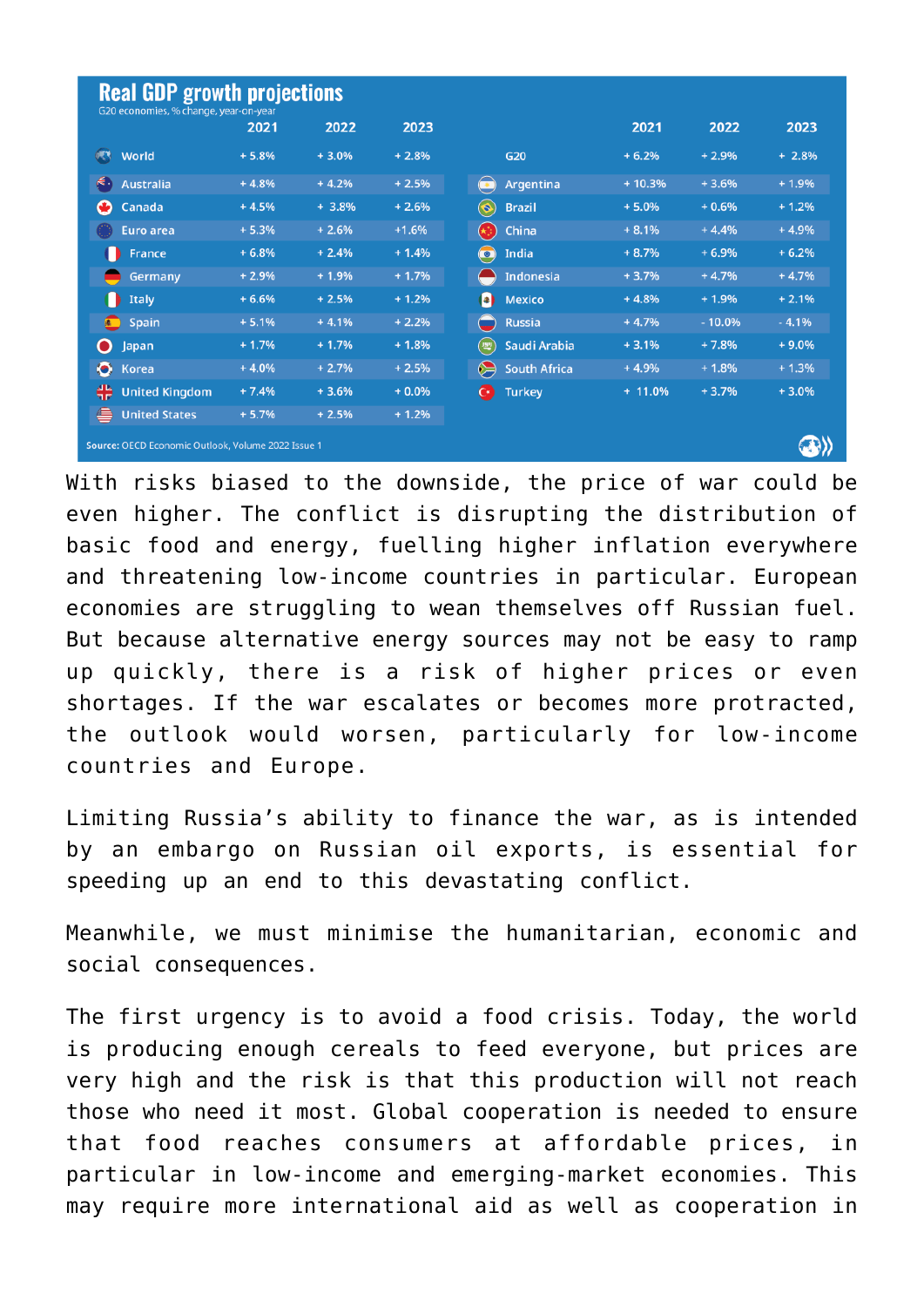the logistics of shipping and distributing to countries in need. The flaws of global vaccine distribution are still fresh in our memory. Let's not repeat them.

Second, inflation has strong distributional effects. It will help drive down debt, including public debt, but it is also eroding real income, savings and purchasing power. At the same time, it may affect firms' profits and capacity to invest and create jobs. Inflation is a burden, which must be shared fairly among people and firms, between profit and wages. Governments also have to play a role through support targeted to those most vulnerable to rising food and energy inflation.

Next, monetary and fiscal policy need to adjust to these extraordinary circumstances.

Globally, the elevated levels of inflation and employment today suggest there is no longer a need for monetary policy accommodation. However, in many regions inflation is driven by food and energy. If monetary policy cannot address such supply shocks, it can send signals that it will not allow inflation to rise or spread further. Removing accommodation is therefore warranted across the globe, but with particular caution in Europe where supply-driven inflation dominates. Conversely, wherever inflation is driven by over-buoyant demand, as in the United States, monetary policy can tighten faster to reduce such excess.

Fiscal policy management is particularly complex. Because of the current levels of growth, employment and inflation, the need for economy-wide income support has disappeared and should be replaced by better targeted measures. The war in Ukraine has raised the need for higher public investment in defence and for greater urgency in the transition to greener energy. This comes on top of other investment needs like health, digitalisation, ageing and education, and as public debts remain high. This conundrum can only be resolved with a stronger focus on prioritisation from governments. In Europe,